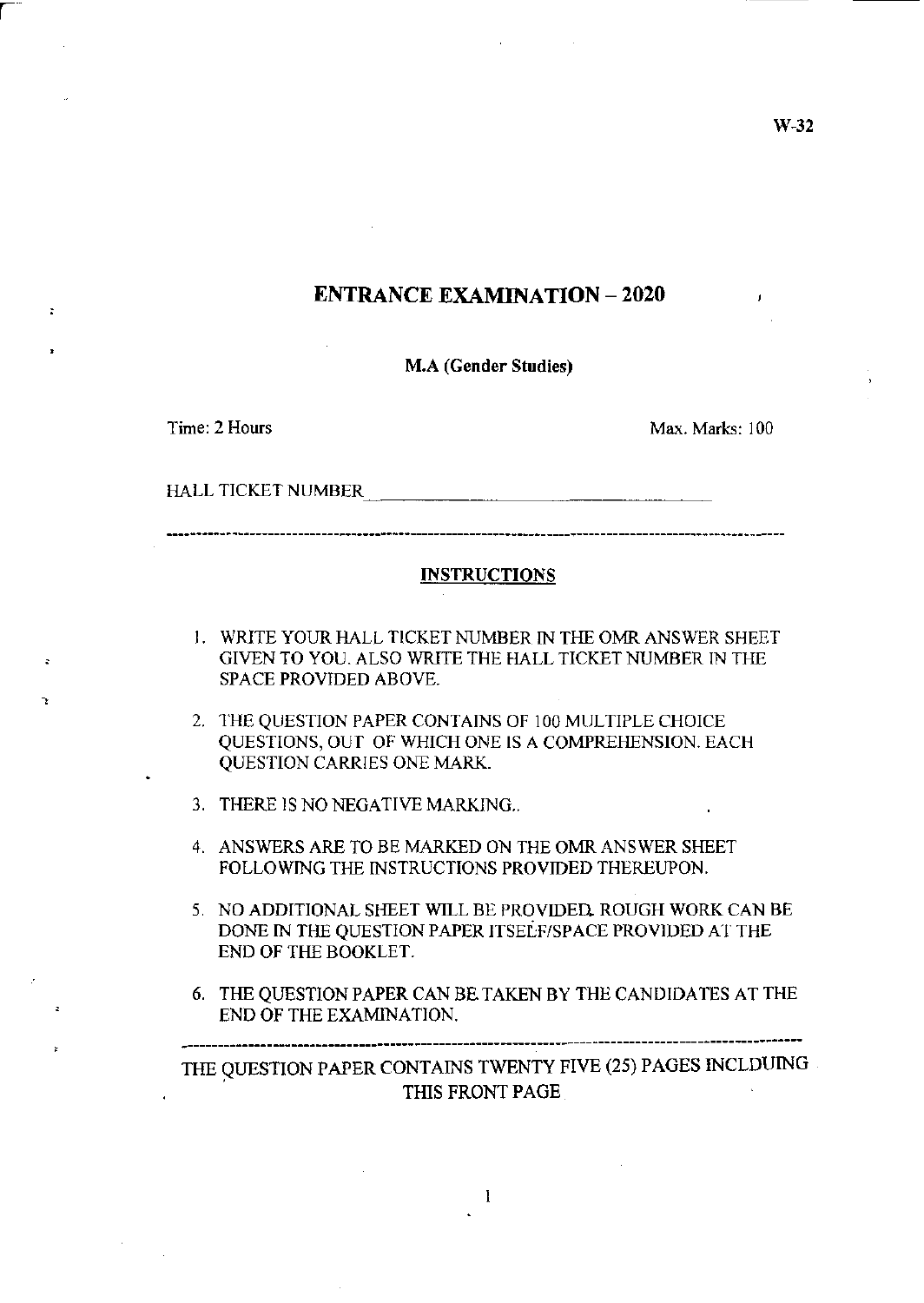- A) Independence
- B) Anti-arrack
- C) Chipko
- D) Feminist

2. A view of the world from the male perspective is referred as:

 $\overline{a}$ 

- A) Gynocentricity
- B) Androcentricity
- C) Sexism
- D) Androgyny
- 3. The founder of Andhra Mahila Sabha is:
	- A) Durgabai Deshmukh
	- B) Vandana Shiva
	- C) Medha Patkar
	- D) Ela Bhatt

# -4. In Women's Studies, women are considered as:

- A) Objects
- B) Subjects
- C) Feminist
- D) Masculine
- 5. The author of the book 'A Vindication of the Rights of Women' is:
	- A) Mary Wollstonecraft
	- B) Simone de Beauvoir
	- C) Betty Friedan
	- D) Mary Dally

 $\ddot{\phantom{1}}$ 

 $\mathcal{I}_\mathrm{c}$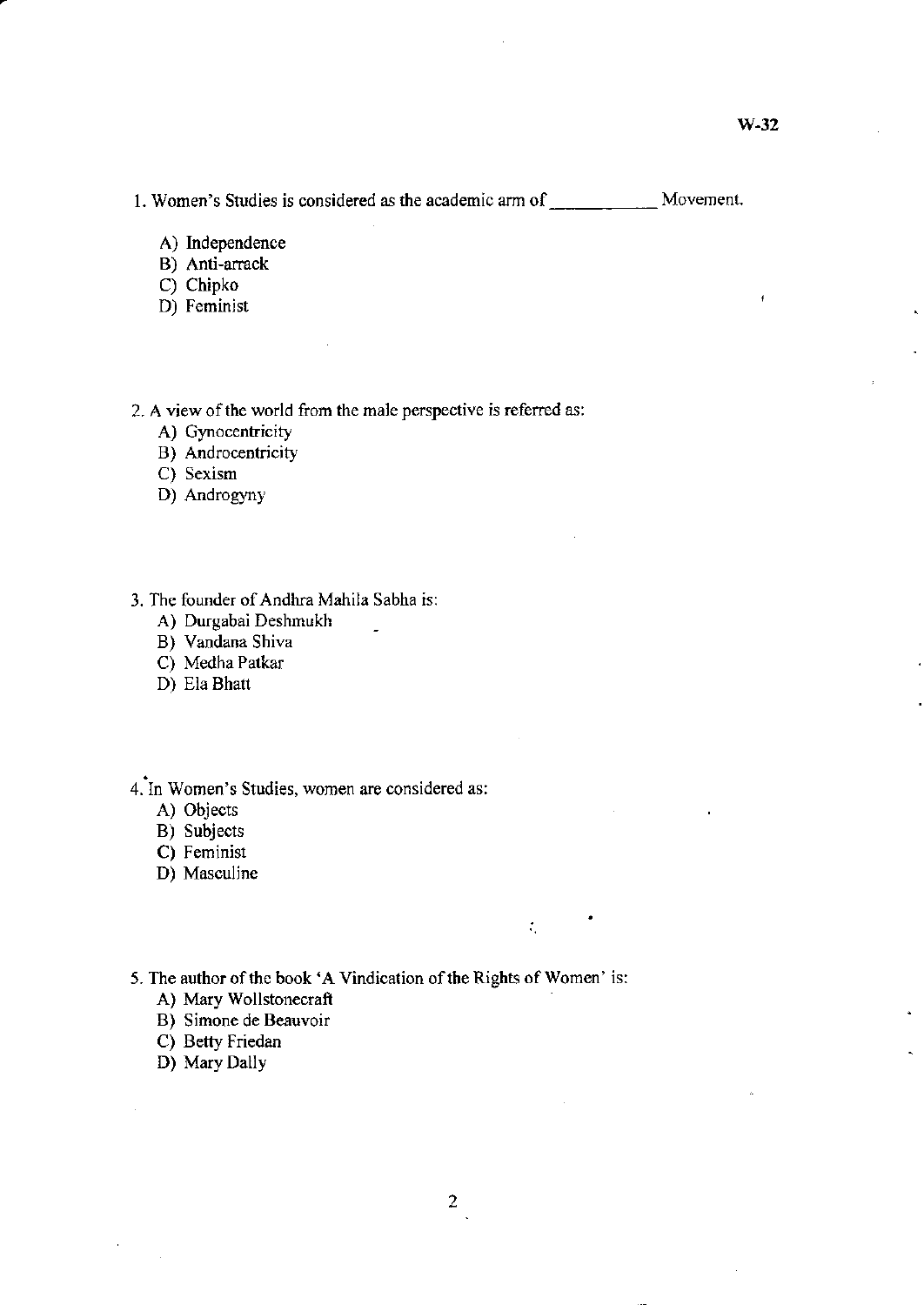- 6. The term 'Gender' is a:
	- A) Biological category
	- B) Social and cultural construct
	- C) Determined by chromosomes
	- D) A set of capabilities
- 7. The term 'private sphere' in Women's Studies refers to:
	- A) Work related to Government
	- B) Work related to private firms
	- C) Work related to domestic activities
	- D) Work related to NGOs
- 8. Incorporating Gender in development planning and process is known as:
	- A) Gender segregation
	- B) Gender identity
	- C) Gender analysis
	- D) Gender mainstreaming
- 9. Which of the following binary term is wrongly matched?
	- A) Nature Culture
	- B) Private Public
	- C) Aggressive Assertive
	- D) Domination Submission

10. Who coined the slogan 'The personal is political' that became synonymous with the Second Wave feminism?

÷.

•

which became synonymous with the Second Wave feminism?

- A) Gamal Abdel Nasser
- B) Virgina Woolf
- C) Carol Hanisch
- D) Susan B. Anthony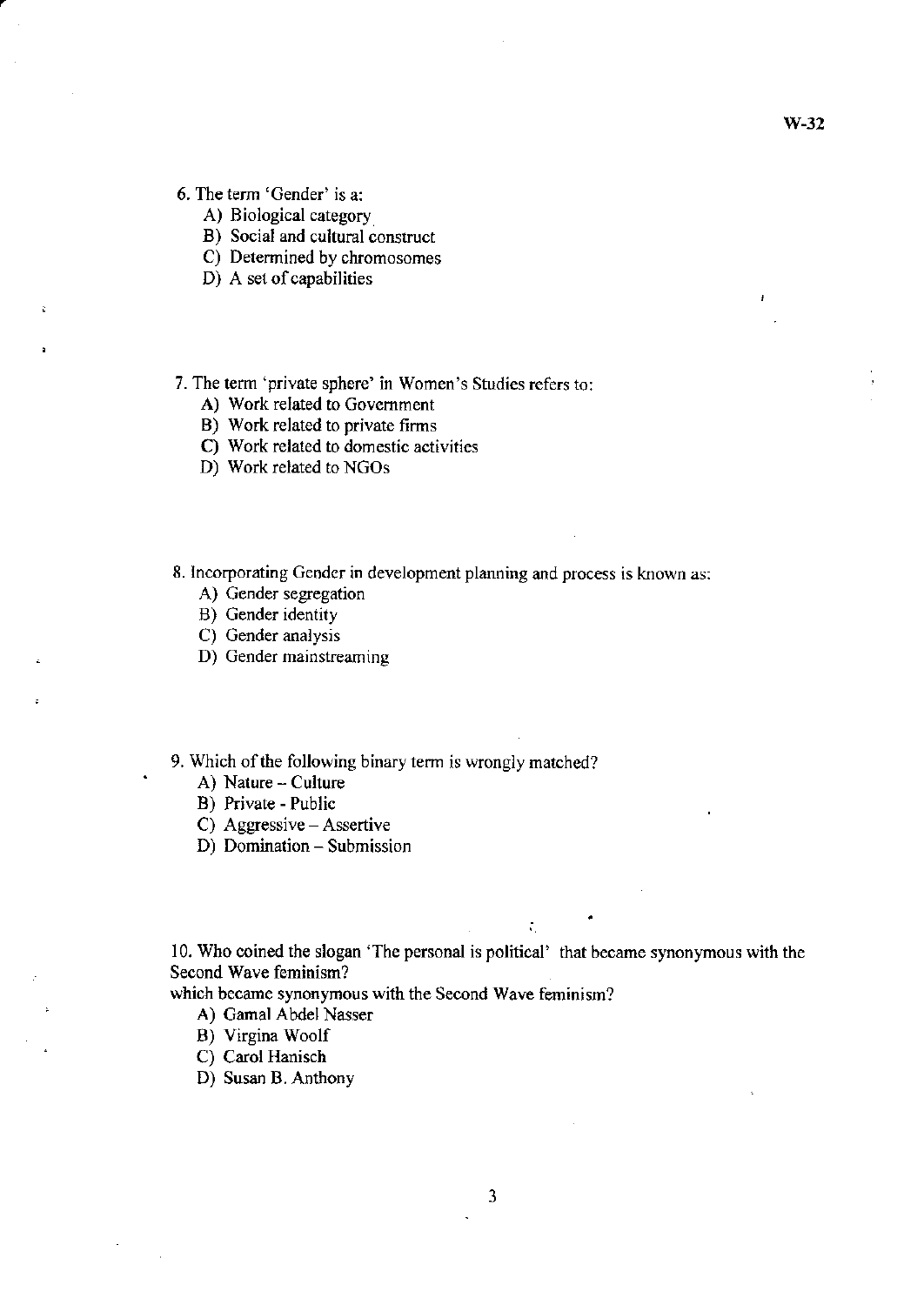- 11. Which of the following statement is not a characteristics of patriarchal society?
	- A) Male domination
	- B) Female autonomy
	- C) Masculine control over female sexuality
	- D) Female oppression

12. "We women will discover what we need for ourselves and get it for ourselves". Which of the following approaches is meant by the above:

- A) Welfare
- B) Equity
- C) Efficiency
- D) Empowerment
- 13. 'Bharat Stree Mahamandal', the first women's organization in India, was formed by:
	- A) Sarojini Naidu
	- B) Sarala Oevi Chaudhurani-
	- C) Rokeya Sakhawat Hossein
	- D) Dr. Sucheta Kripalani
- 14. Margaret Sanger is best known for:
	- A) Suffrage Movement
	- B) Endorsement of co-education
	- C) Advocacy of birth control
	- D) Organization of the Women's Trade Union League
- 15. Which is the correct pronoun for intersex persons?
	- A) He
	- B) She
	- C) It
	- D) As per the individual's choice of gender.

•

 $\mathcal{L}_1$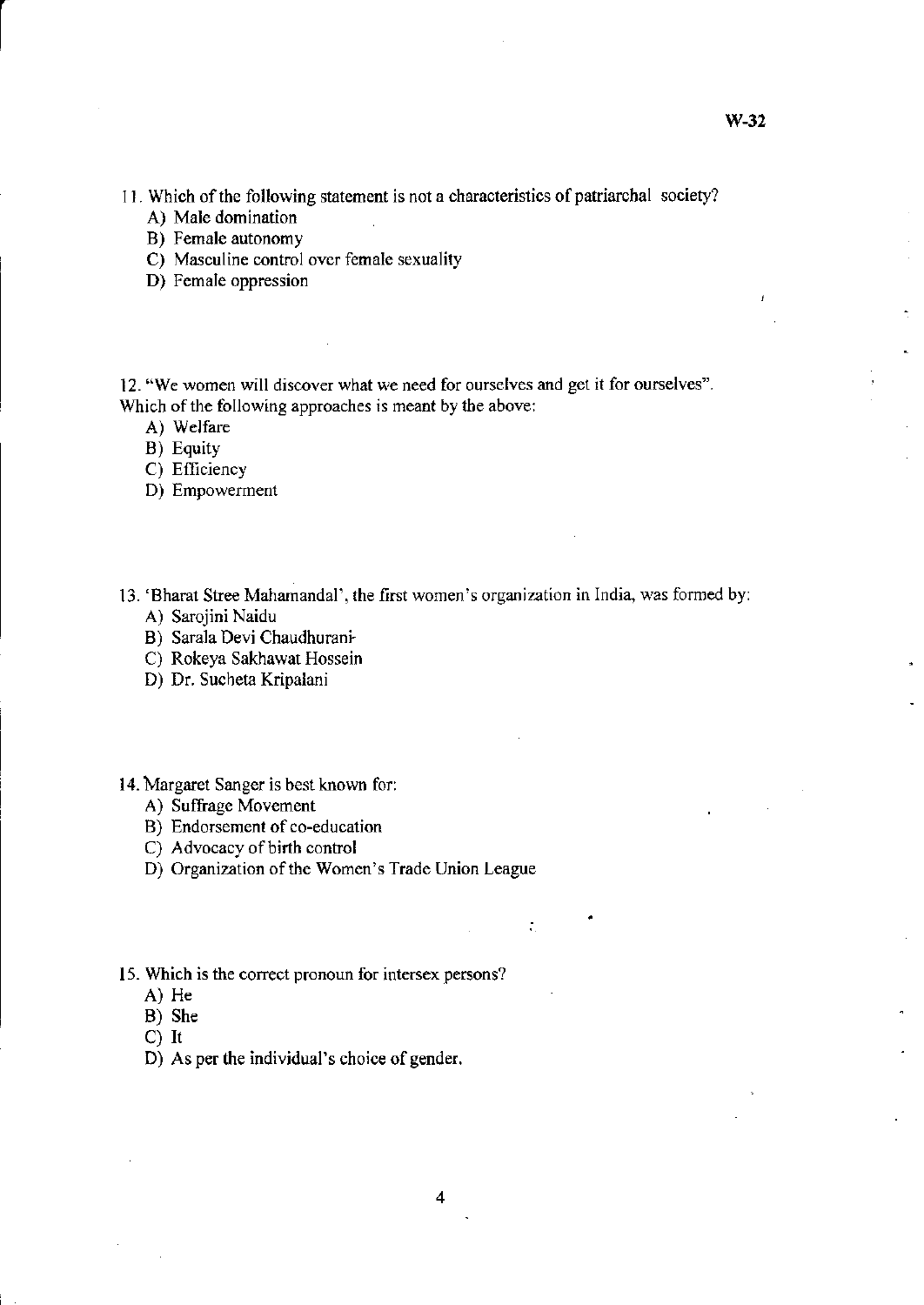16. The 'motherhood mandate' refers to the notion that:

- A) Mothers are mandated to spend all their time taking care of their children.
- B) Mothers are mandated to protect their husbands from the day-to-day hassles of childcare.
- C) All women need to be mothers.
- D) Mothers instinctively know how to care for their children.
- 17. Who was the President of All India Women's Conference (AIWC) in 1927?
	- A) Maharani Gayatri Devi of Jaipur

B) Maharani Chimanbai Gaekwad of Baroda

- C) Rani Jhansi
- D) Rani Saheb of Mandi

18. In which year is the Women's fndia Association (WIA) established?

A) 1917

B) 1920

- C) 1935
- D) 1939
- 19. The sex of male child is determined by:
	- A) X chromosome from the father
	- B) Y chromosome from the father
	- C) X chromosome from mother
	- D) Y chromosome from mother

**20.** The concept 'personal is political' in Women's Studies explains the family structure as:

÷.

•

A) Family is a merely a social and cultural institution

B) Family relation is based on emotion and co-operation

C) Family is an egalitarian institution

D) Family relationship is hierarchic and power-based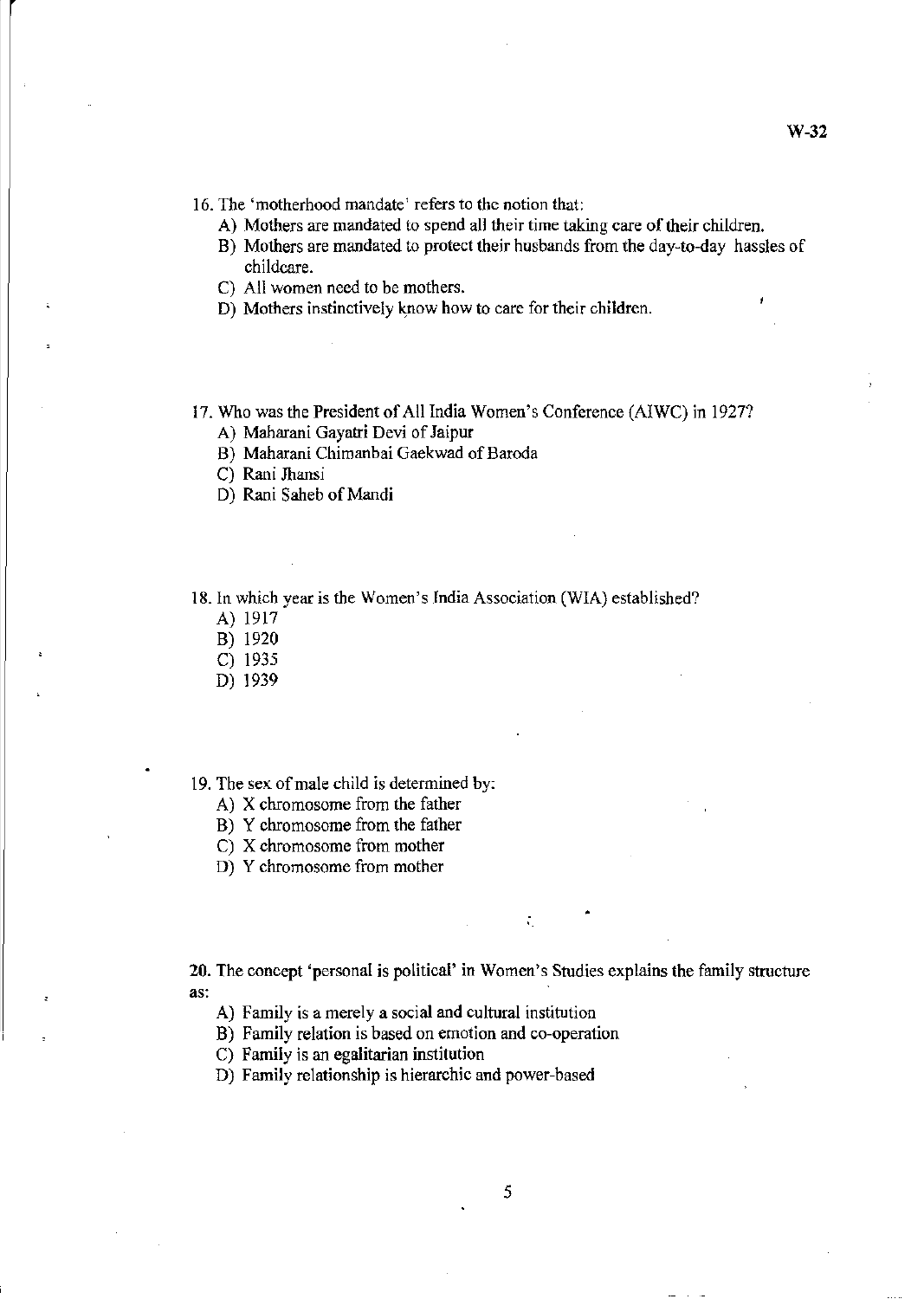**21. One** of the **major writers who theorized multiple masculinities is:** 

A) R. W. Connell

B) William Shakespeare

**C) Michel Foucault** 

**D) Jacques Lacan** 

**22. The phrase 'male gaze' was coined by:** 

A) Shobha De

B) Laura Mulvey

**C) Emily Dickinson** 

D) Charlotte Perkins Gilman

**23.Gender Queer is a:** 

**A) binary spectrum of gender identities.** 

**B)** non~binary **spectrum of gender identities.** 

**C) binary of queer identities.** 

**D) cluster of similar identities.** 

~4. **The concept of cyborg, defined as hybrid of machine and organism, is associated with:** 

A) Sandra Harding

B) Nancy Hartsock

**C) Donna Haraway** 

D) Kamala Ganesh

25. The identity politics strongly believes that women do not need to eradicate *\_\_* \_\_ \_\_ **to feel solidarity.** 

•

 $\zeta_{\rm L}$ 

**A) Difference** 

B) Poverty

**C) Social evils** 

D) Illiteracy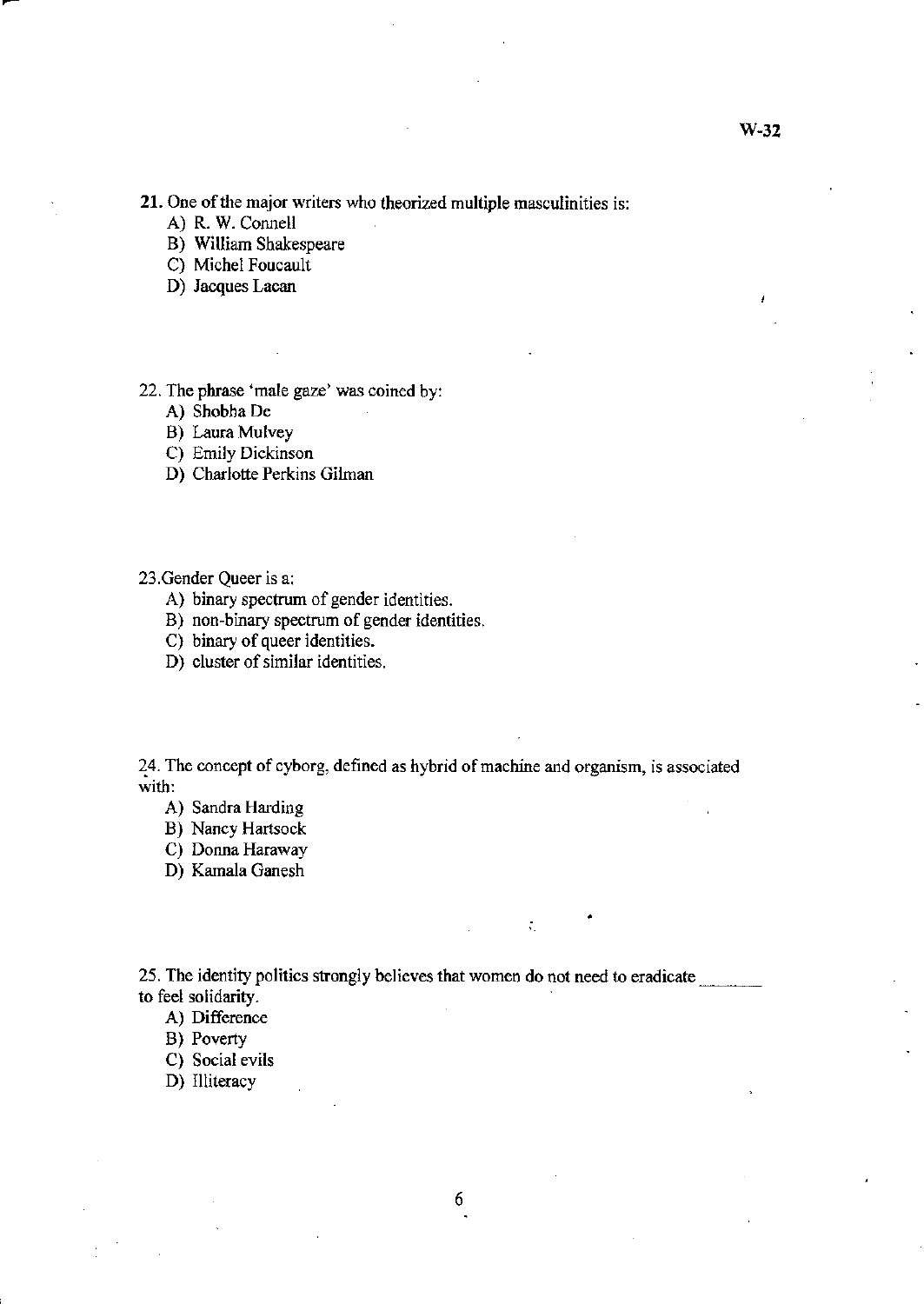26. The feminist standpoint theorists start with the understanding that; the gender inequalities is related to:

A) gendered social position

B) gender neutral position

C) gendered cultural constructs

D) gender politics

27. Who stated that endogamy is the only characteristic that is peculiar to caste in India? A) Jawaharlal Nehru

B) Dr. B.R. Ambedkar

C) Periyar Ramasamy

D) Narayan Guru

28. Who is the author of *Sakuntala: Texts, Readings, Histories?* 

A) Romila Thapar

B) Ramachandra Guha

C) Tanika Sarkar

D) Partha Chatterjee

29. LGBTQIA means;

A) Lesbian, Gender, Bisexual Transnational, Queer, Individual, Asexual.

B) Lesbian, Gay, Biphobia, Transition, Queer, Intersex, Asexual.

C) Lesbian, Gay, Bisexual, Transgender, Queer, Intersex, Asexual.

D) Lesbian, Gender Neutral, Bisexual, Transformed, Queer, Intersex, Asexual .

÷.

•

30. The National Commission for Women (NCW) of India is  $a/m$ :

A) Statutory body

B) Informal organisation

C) Wing of the ruling party

D) Activist group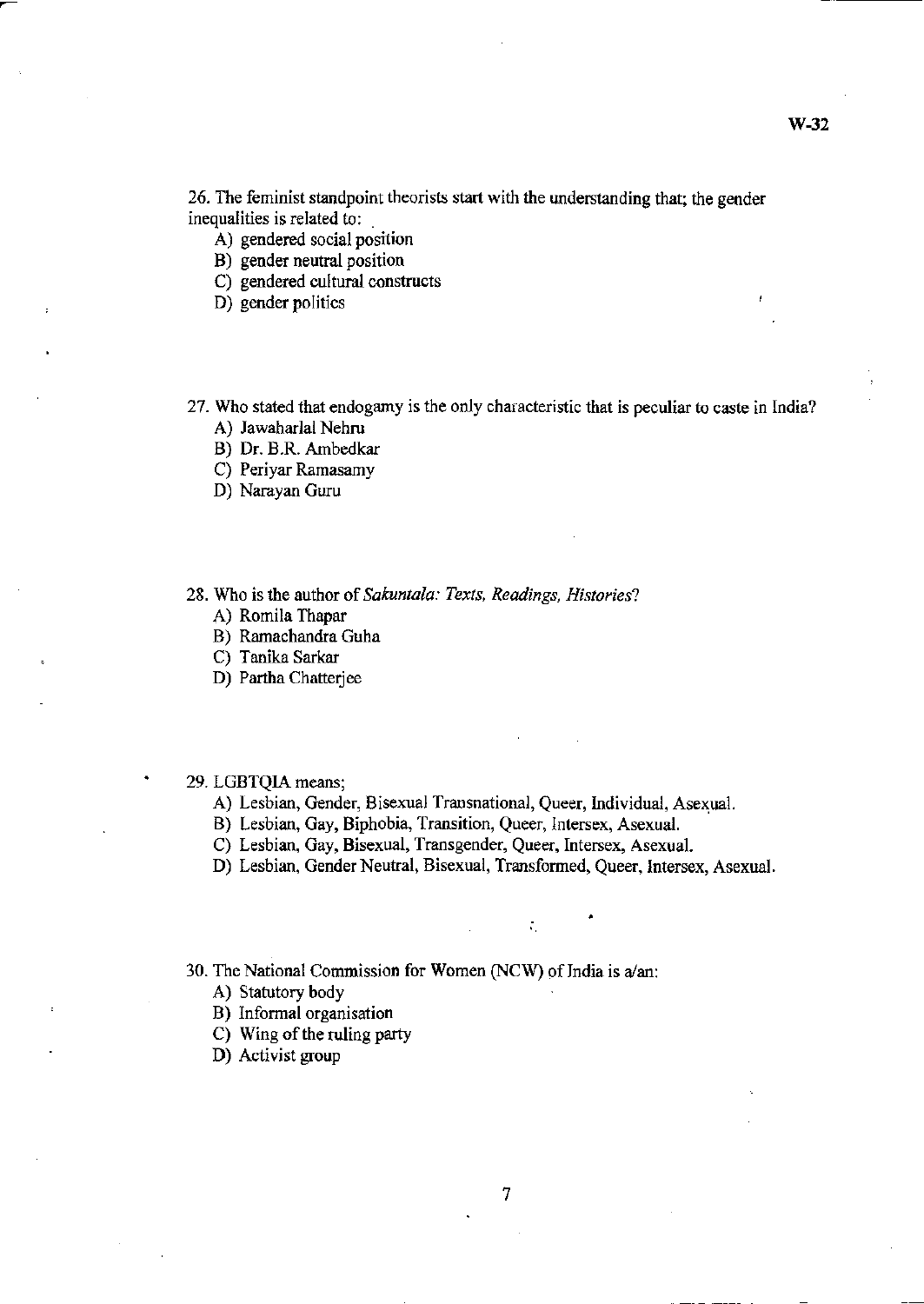31. India ranked ~ in the World Economic Global Gender Gap Index 2020.

- A) 112
- B) 20
- C) 500
- D) 1000

32. Who is the author of *Stri Purush Tulana?* 

- A) Cornelia Sorabjee
- B) Tarabai Shinde
- C) Sarojini Naidu
- D) Virginia Woolf
- 33. Patriarchy is a system where:
	- A) Men hold power and women are largely excluded.
	- B) Both men and women hold power equally.
	- C) Power is not vested in any gender.
	- D) Women hold power and men are largely excluded.
- 34. The Surrogacy (Regulation) Bill was passed in:
	- A) 1977

 $\bullet$ 

- B) 2010
- C) 2019
- D) 2003

35. The first woman teacher in India who worked for the education and liberation of women and marginalized people is:

÷,

- A) Savitribai Phule
- B) Kamala Nehru
- C) Amrita Pritam
- D) Pandita Ramabai Saraswati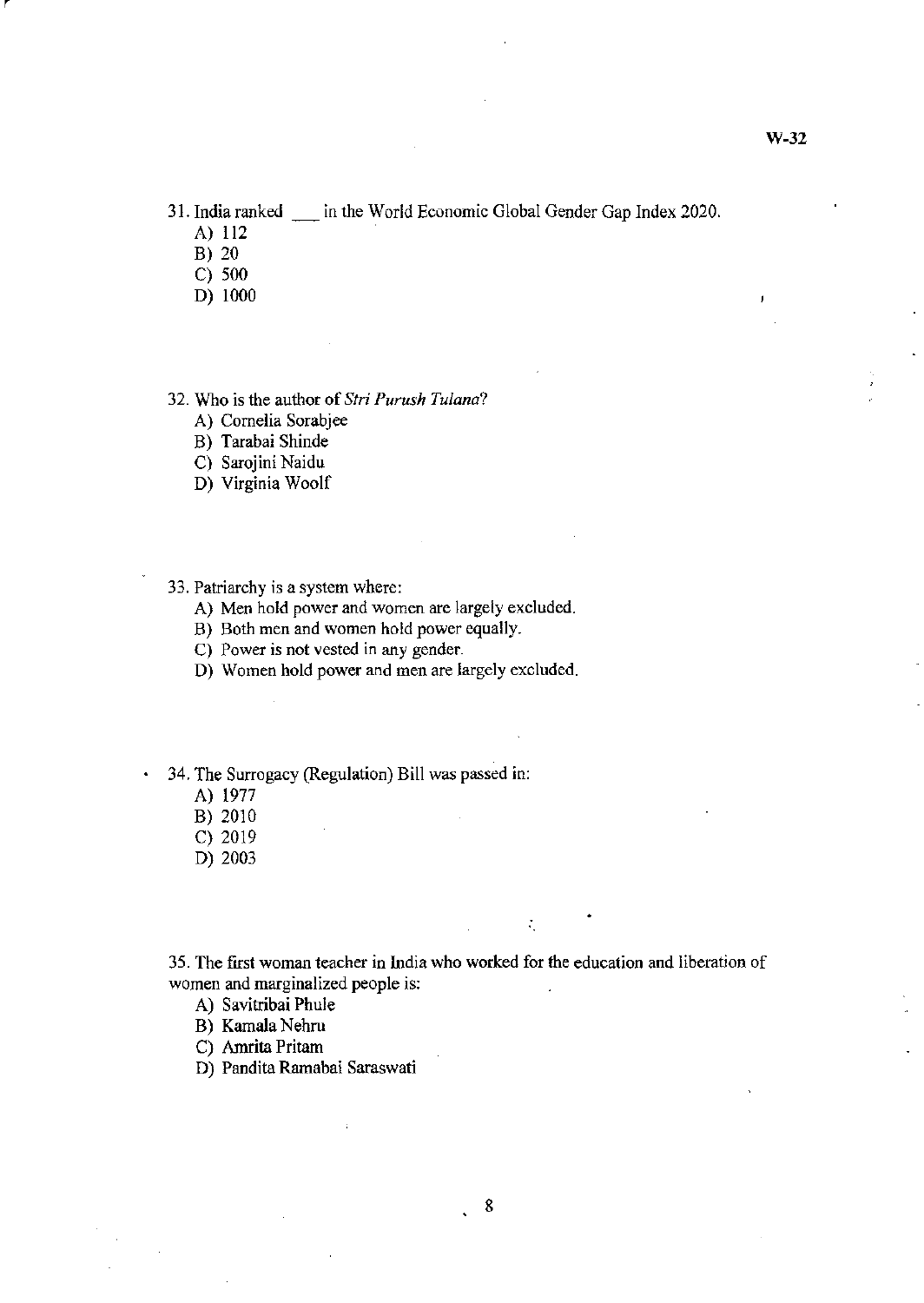36. Who said that "One is not born, but rather becomes, a woman"?

A) Helen Cixous

B) Simone de Beauvoir

C) Juliet Mitchell

D) Luce Irigaray

37. The Womanist scholar who held that womanist is to feminist as purple is to lavender is:

- A) Alice Walker
- B) Bell Hooks
- C) Audre Lorde
- D) Buehi Emecheta

*38. 'Sexing the Body: Gender Politics and the Construction o/Sexuality',* was written by:

- A) Shulamith Firestone
- B) Sigmund Freud
- C) Anne Fausto-Sterling
- D) Gayatri Chakravarti Spivak

39. The Criminal Law (Amendment Act) (Nirbhaya Act) was passed in:

- A) 1989
- B) 2013
- C) 2020
- D) 1998

40. What is the full form of Workplace Harassment Act 2013?

A) Sexual Harassment of Women at Workplace (Prevention, Prohibition and Redressa1) Act.

- B) Sexual Harassment of Women at Workplace (Prevention, Prohibition and Endurance) Act.
- C) Sexual Harassment of Women (Prevention, Tolerance and Redressal) Act
- D) Sexual Harassment at Workplace (Prevention, Prohibition and Redressal) Act.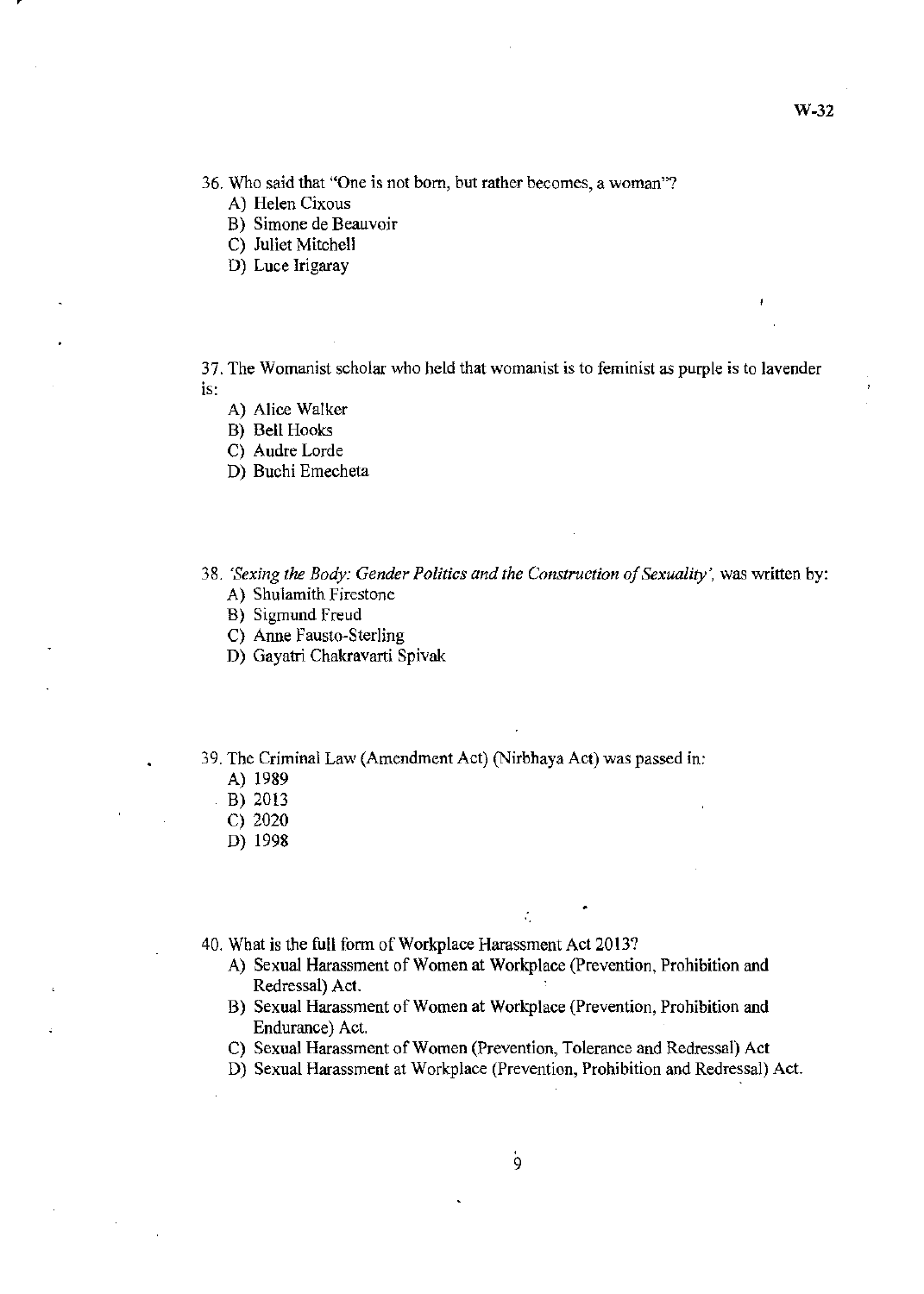- 41. The practice of triple talaq was declared unconstitutional in:
	- A) 2019
	- B) 1918
	- C) 1960
	- D) 1806

42. SlutWalk, a transnational movement that started in 2011 was against;

- A) Legalisation of sexwork
- **B)** Blaming and shaming of women
- C) Female foeticide
- D) Same sex marriages
- 43. The Equal Remuneration Act 1978 stipulates:
	- A) Equal remuneration for all men.
	- B) Equal remuneration for men and children.
	- C) Equal remuneration for men and women.
	- D) Equal remuneration for all members of a family.
- 44. The Indecent Representation of Women (Prohibition) Act was passed in
	- A) 1913
	- B) 1986
	- C) 2016
	- D) 1951

### 45. #MeToo is a movement against;

- A) Sexual harassment or assault on women.
- B) Dress code for women.
- C) Restrictions on women in hostels of Delhi.
- D) Domestic violence.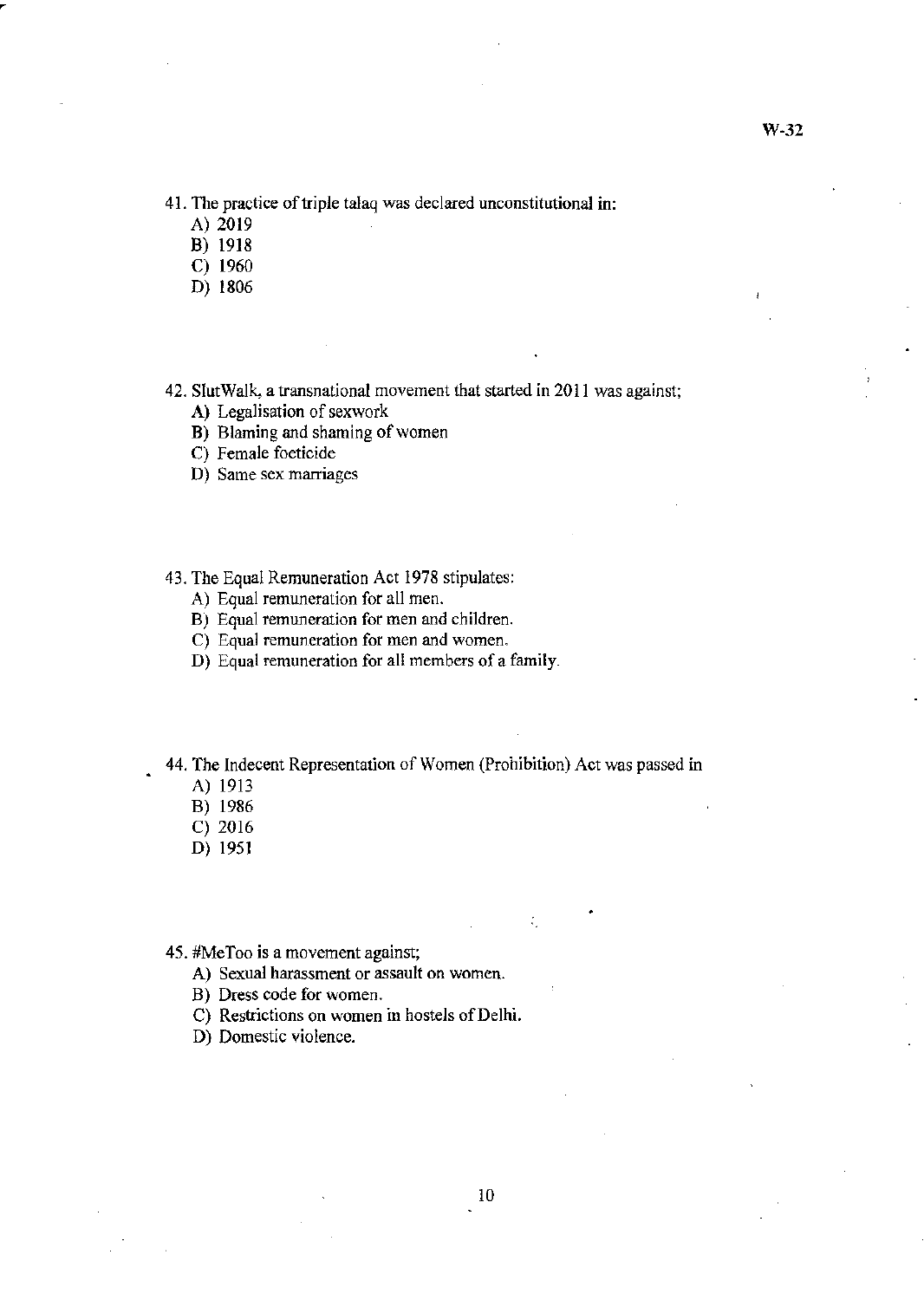46. Who is the author of *The Truth About Me: A Hijra Life Story?* 

A) V. Geetha

B) A. Revathi

C) Living Smile Vidya

0) Mahaswetha Oevi

47. Who among the following is an Indian disability and gender rights activist who has been appointed to the UN Women Executive Director's advisory group?

A) Nidhi Goyal

B) Vandana Shiva

C) Virali Modi

0) Arundhati Roy

48. Nalini Iameela is the author of:

A) My Story

B) The Autobiography of a Sex Worker

C) A Life Less Ordinary

0) The Weave of My Life

49. One of the major objections raised against the Transgender Persons (Protection of Rights) Bill 2019 is on the;

 $\mathcal{L}$ 

A) Identity registration requirement.

B) prohibition of discrimination in employment opportunities.

C) right to rent or buy property.

D) right to self-perceived identity.

50. Protection of Women from Domestic Violence Act was passed in:

A) 2005

B) 1999

C) 2018

0) 1984

II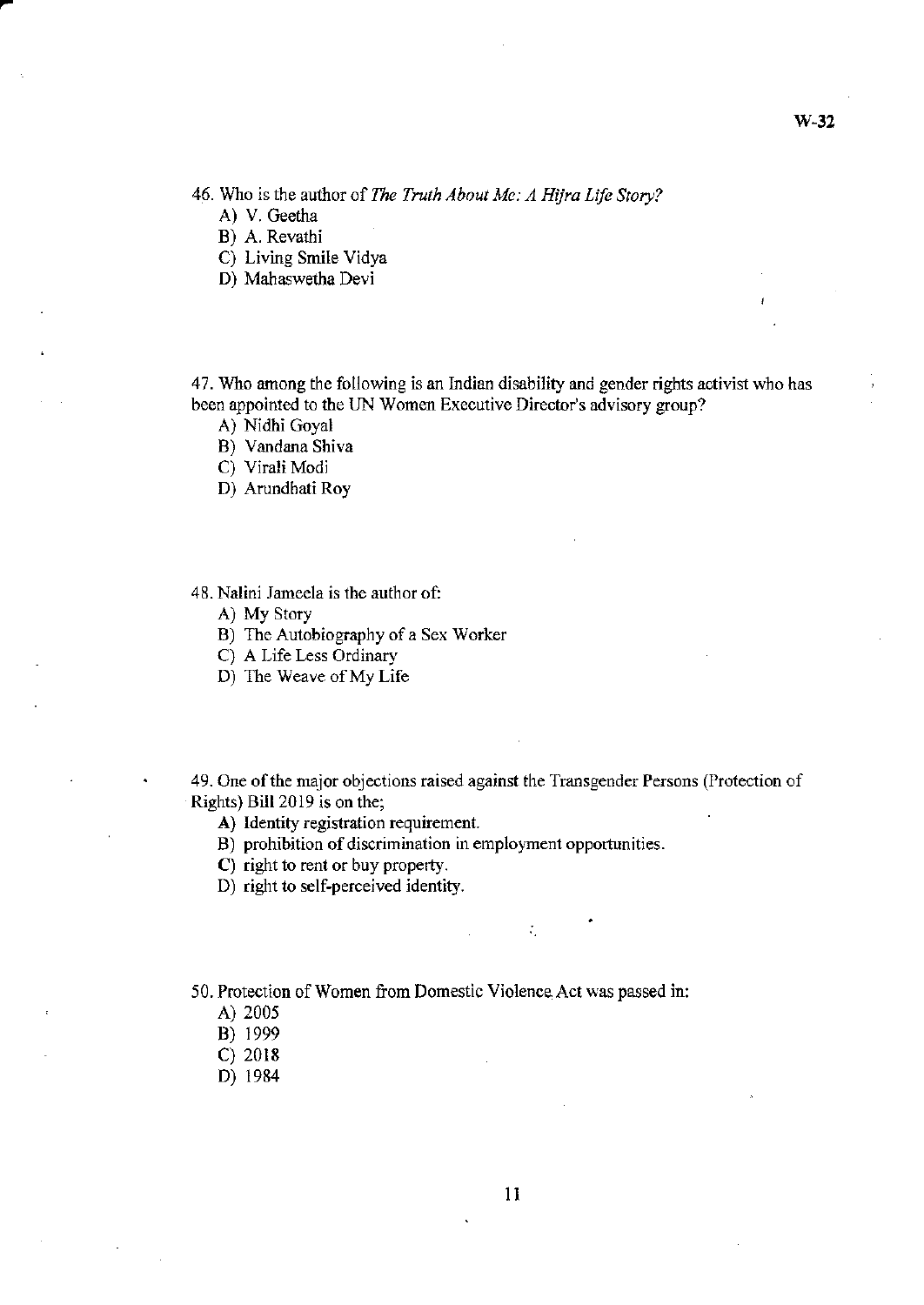### Comprehension

## On tbe basis of carefully reading the Comprehension Passage below. answer questions 51 to 60.

I have often wondered why the farthest-out position always feels so right to me; 'why extremes, although difficult and sometimes painful to maintain, are always more comfortable than one plan running straight down a line in the unruffled middle.

What I really understand is a particular kind of determination. It is stubborn, it is painful, it is infuriating, but it often works.

My mother was a very powerful woman. This was so in a time when that wordcombination of woman and powerful was almost unexpressible in the white American common tongue, except or unless it was accompanied by some aberrant explaining adjective like blind, or hunchback, or crazy, or Black. Therefore when I was growing up, powerful woman equalled something else quite different from ordinary woman, from simply 'woman'. It certainly did not, on the other hand, equal "man." What then? What was the third designation?

Source: Audre Lorde. (1982) 'Zami : A New Spelling Of My Name' New York: Crossing Press.

- 51. What does the author find more comfortable
	- A) Extremes
	- B) Dangers
	- C) Controls
	- D) Surveillance
- 52. What is her determination like?
	- A) Sweet
	- B) Nostalgic
	- C) Stubborn
	- D) Passive

#### 53. The author thinks that her mother was

- A) Very powerful
- B) Apathetic
- C) Uninterested
- D) Ideal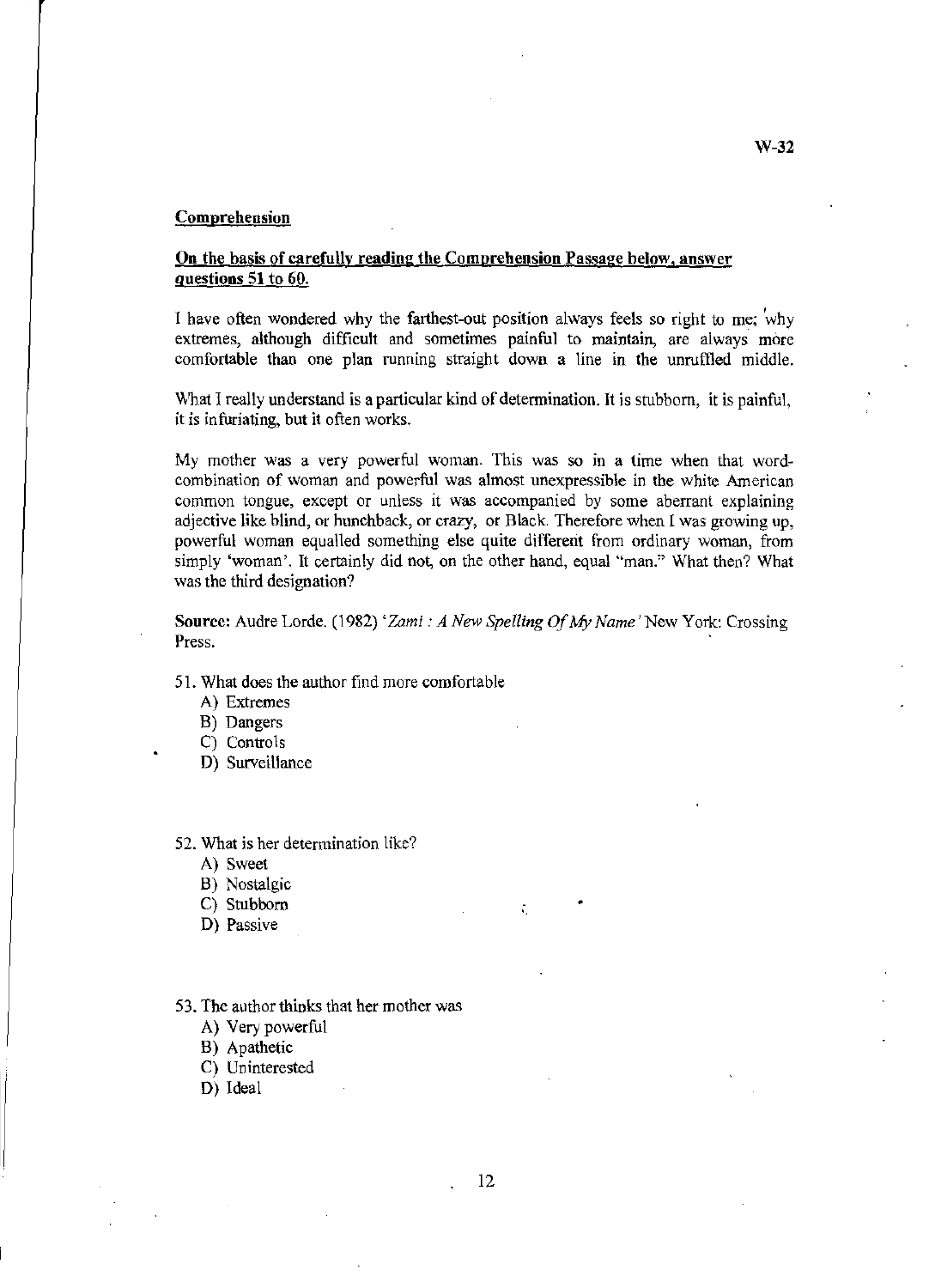54. Does the author think that powerful and women was a word-combination of woman that was expressible at a time in White American tongue?

A) Yes

r

B) No

C) Not clear

- D) Confusing
- 55. Why is the author referring to her mother when she is referring to her aspirations? A) To trace women's histories
	- B) To condemn her mother
	- C) To distance herself from her mother
	- D) To glorify her mother
- 56. What does " simply 'woman'" mean in this excerpt?
	- A) Essentialised identity of the mainstream woman.
	- B) Not allowed to have any other identity except that of a woman.
	- C) Normalised woman's identity.
	- D) All of the above.
- 57. What does the author mean when she says 'the white American common tongue'? A) English language
	- B) American English
	- C) Notions of gender in American society
	- D) Common people in America

58. In the excerpt, what do the 'adjectives' speak about women's identity in American society?

 $\mathcal{L}_{\mathrm{max}}$ 

- A) 'Woman' cannot be powerful.
- B) Some identities are aberrations..
- C) Powerful women are aberrations.
- D) All of the above.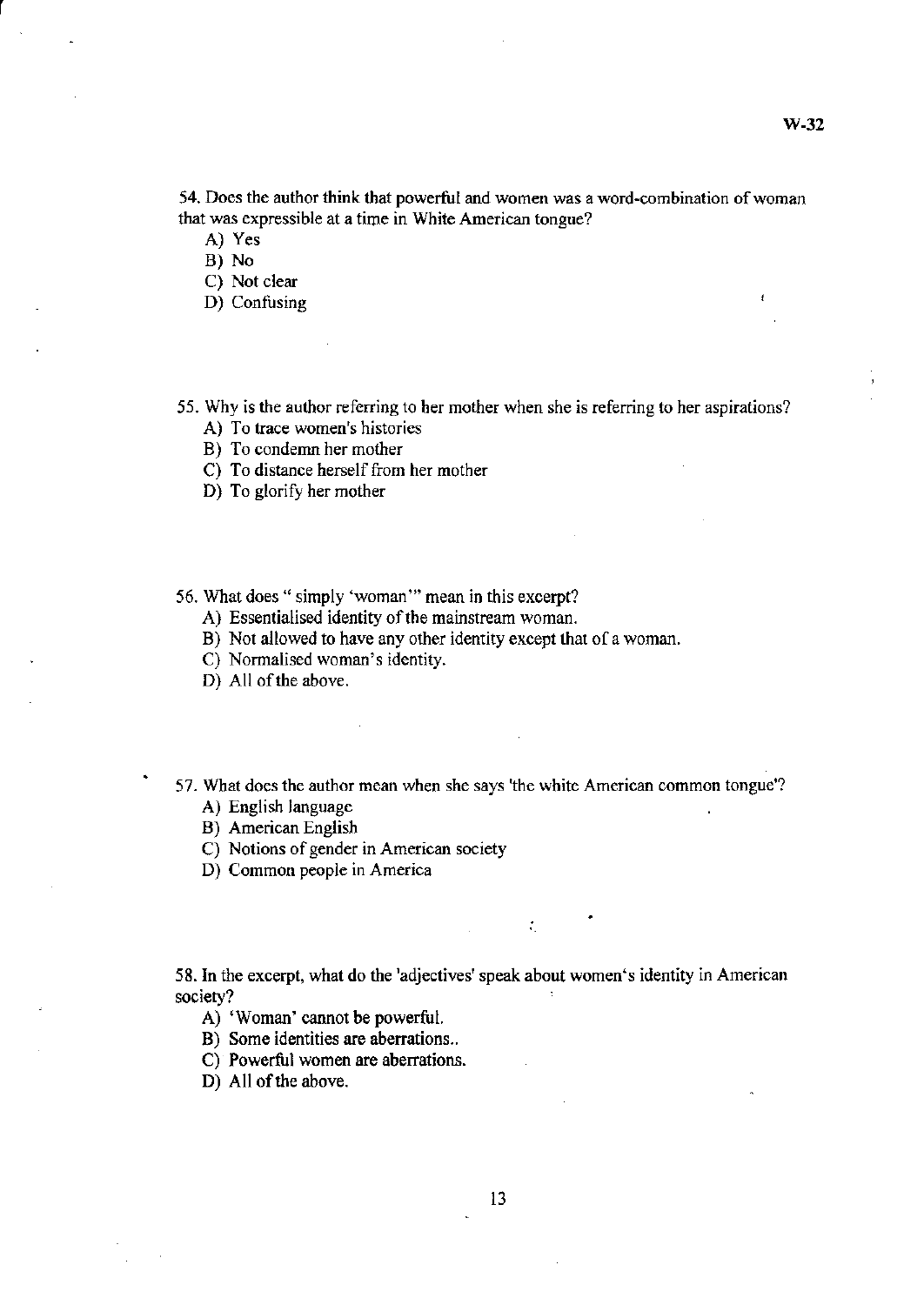59. Why is the author's growing up phase significant in the excerpt?

A) Gender socialization

- B) Language learning
- C) No aspirations in life
- D) Ordinary womanhood

60. What is the tone of the excerpt?

A) Assertive

,

B) Apologetic

C) Nostalgic

D) Introspective

61. Who among the following is a transgender activist?

- A) Soni Sori
- B) Grace Banu

C) Bama

 $\bullet$ 

D) Urmila Pawar

62. Which of the foJlowing pairs is/are correctly matched?

I. Fire-The first Bollywood mainstream film to portray same-scx relationship.

 $\overline{a}$ 

II. Thappad—A film that deals with domestic violence.

Ill. Pink-A film that deals with consent.

IV. Chhapak-A film based on the story of an acid attack survivor.

V. Queen-A film that celebrates marriage.

A) II, Ill, IV B) I, II, III, V C) I, n, 1lI, IV D) I, 1lI, IV, V

 $\mathcal{L}_\mathrm{c}$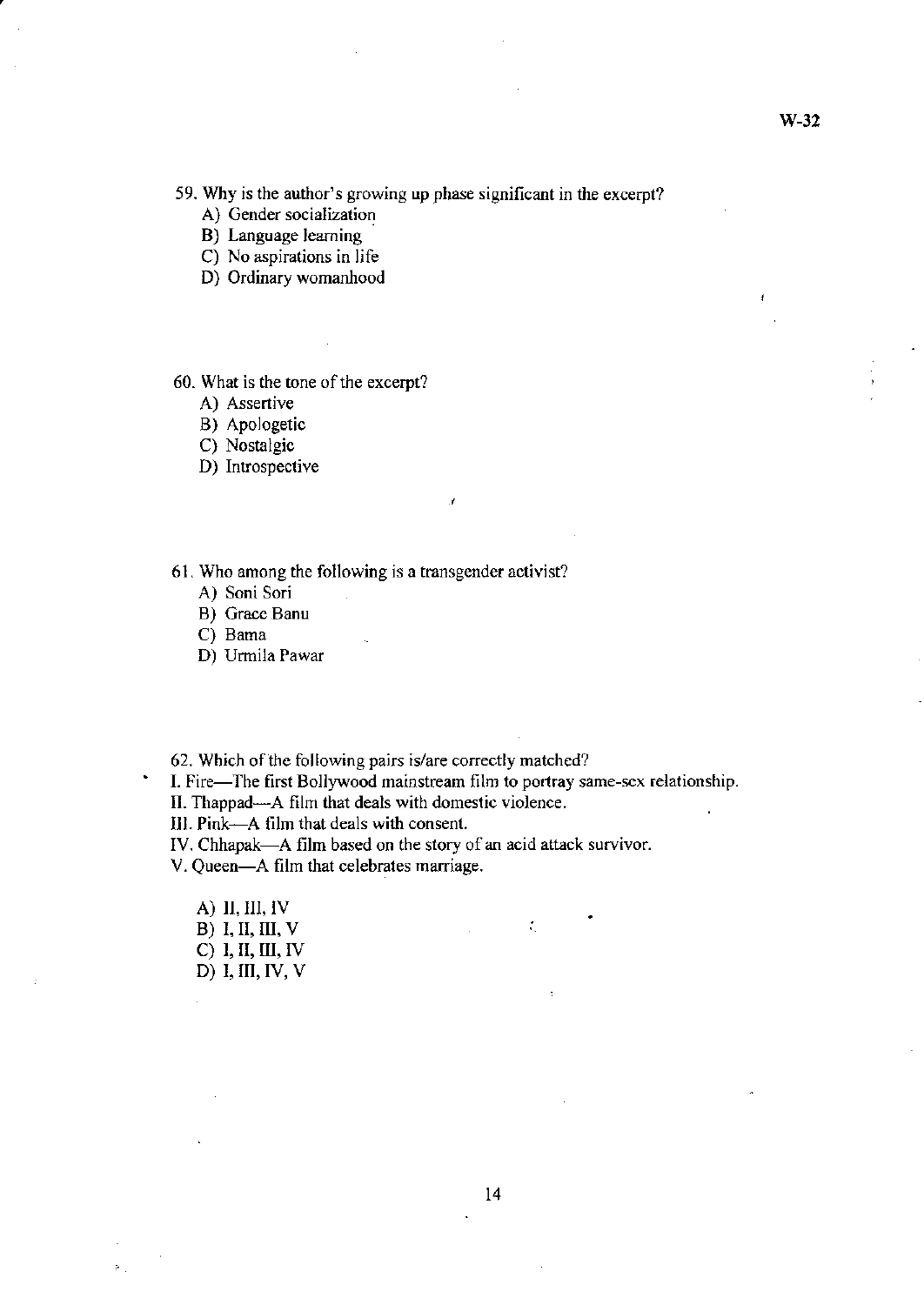63. Which of the following statements is/arc correct?

I. The Hindu Code Bill placed daughters on par with sons where property inheritance is concerned

II. The Hindu Code Bill placed the Hindu community above all minorities

III. The Hindu Code Bill was introduced by Dr. Rajendra Prasad

IV. The Hindu Code Bill was introduced by Dr. Babasaheb Ambedkar

V. The Hindu Code Bill was welcomed by the conservatives in the parliament.

A) II, V B) n, III C) I, IV

- D) III, V
- 

64. Which of the following describes glass ceiling?

- A) The problems of women in informal sector.
- B) The invisibility of domestic work.
- C) The problems faced by middle class women in the workplace.
- D) An invisible barrier to advancement in professional careers, especially affecting women and other marginalized sections.

65. Which is the first Women's University in India?

- A) Mother Teresa Women's University
- B) Shreemati Nathibai Damodar Thackersey (SNDT) University
- C) Savitri Bai Phule University
- D) Assam Women's University

66. Who initiated the #MeToo movement in the U.S.A.?

- A) Tarana Burke
- B) Oprah Winfrey
- C) Uma Thurman
- D) Annabella Sciorra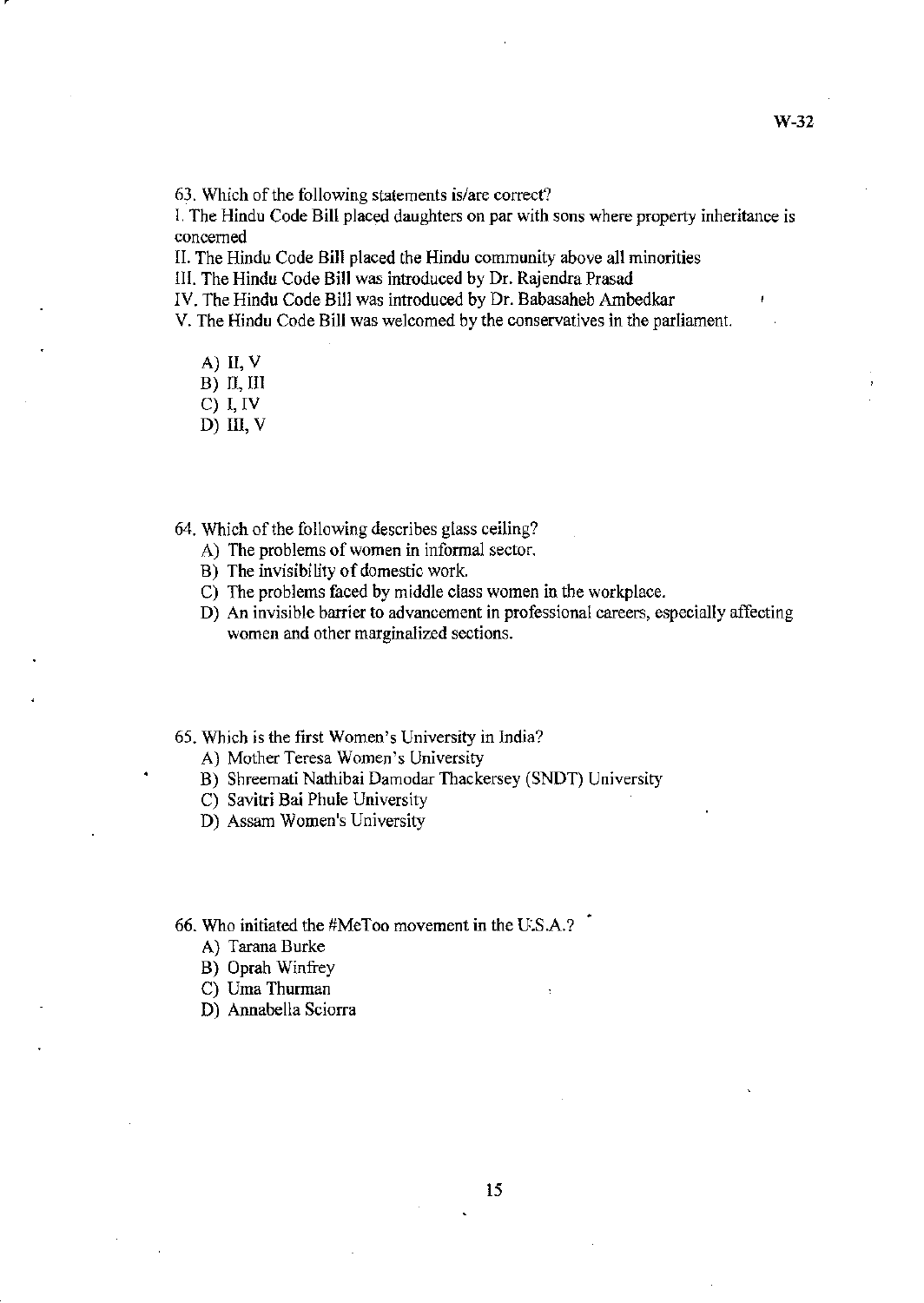67. Which of the following pairs of authors and books is/are correctly matched? I. Pandita Ramabai-The High Caste Hindu woman

II. C.K. Janu---Mother Forest

III. Virginia Woolf-The God of Small Things

IV. Simone de Beauvoir-A Room of Her Own

V. Mahasweta Devi--Breast Stories

A) III, IV B) T, II, V C) II, III

 $\vert$ 

D) I, III

68. Which of the following is not guaranteed by the Protection of Women from Domestic Violence Act, 2005:

- A) If the wife is living separately, the husband cannot communicate with or disturb her in any way.
- B) The court can grant the wife to have temporary custody of her children.
- C) Marital rape as a punishable crime.
- D) The aggrieved woman cannot be evicted from shared household.
- 69. Who is the first woman weight lifter of India who bagged a medal at the Olympics? A) Kamam Malleswari
	- B) MaryKom
	- C) Geeta Phogat
	- D) Meena Kumari

70. Who among the following is the co-founder of Kali for Women, India's first exclusively feminist publishing house?

- A) Anita Desai
- B) Arundhati Roy
- C) Urvashi Butalia
- D) Jhumpa Lahiri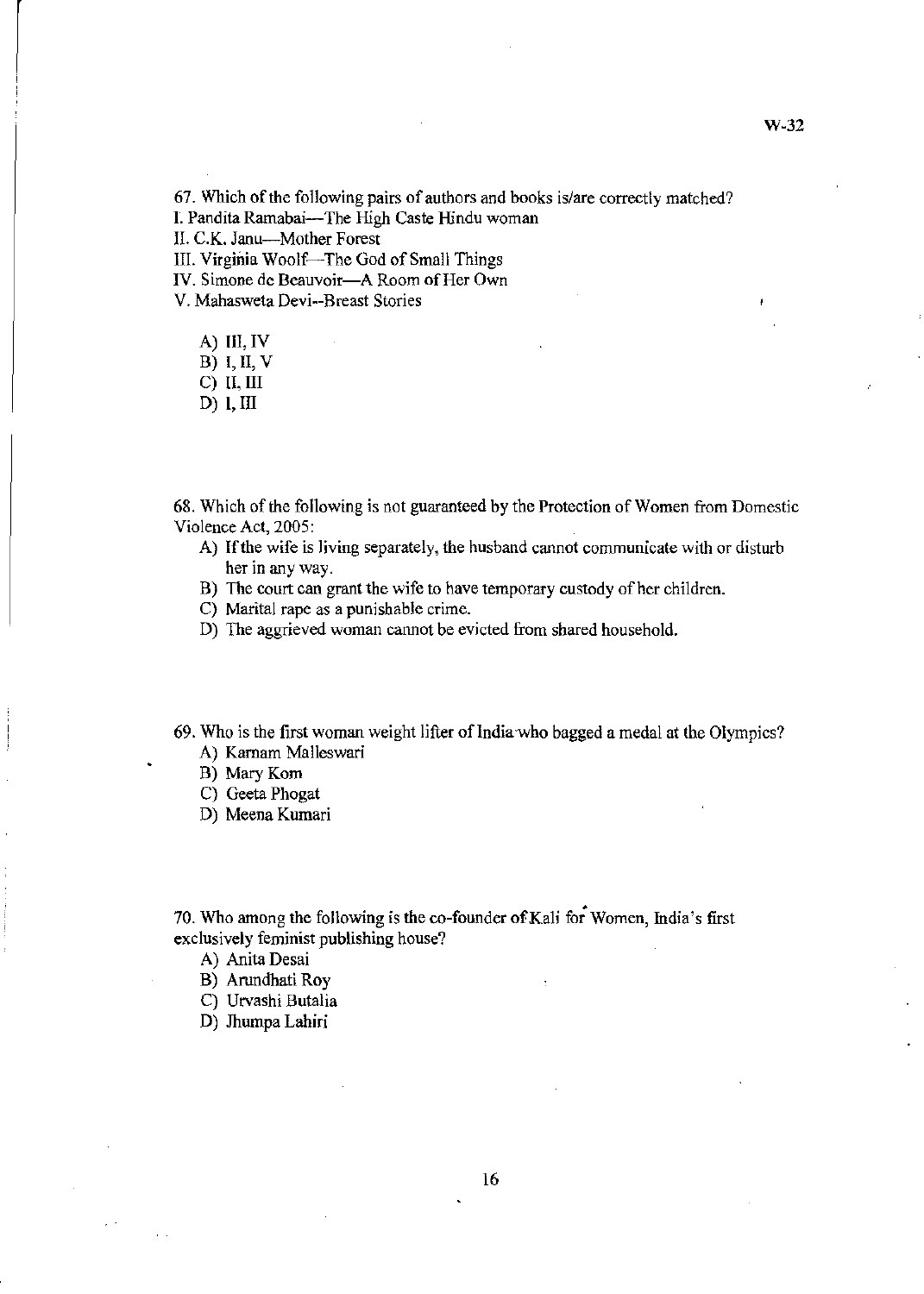#### 71. The Vishaka guidelines:

"<br>"

- A) define what constitutes sexual harassment at workplace.
- B) safeguard the rights of women subjected to domestic violence.
- C) specify the minimum age of marriage for women.
- D) protect the rights of women in the informal sector.

72. Who among the following is known for her campaign to end skin color bias in India?

- A) Atishi Marlena
- 8) Alka Lamba
- C) Nandita Das
- D) Mabua Moitra

73. Who among the following was a legendary female impersonator in Bengali folk theatre.

- A) Ritupamo Ghosh
- B) Chapal Bhaduri

C) Utpal Dutt

D) Binodini Dasi

74. Which of the following statements by a man is/are an example of 'everyday sexism',? I. Hey, when are you getting married?

÷.

[I. Can you please teach me how to operate this app? I am bad at technology!

IlL I am lucky to have you as a boss, I am learning so much everyday!

IV.I find your business ideas so cute!

V. Be nice to your wife during lockdown; restaurants are closed!

A) I, III 8) 11, Ill, IV C) III, V D) I, IV, V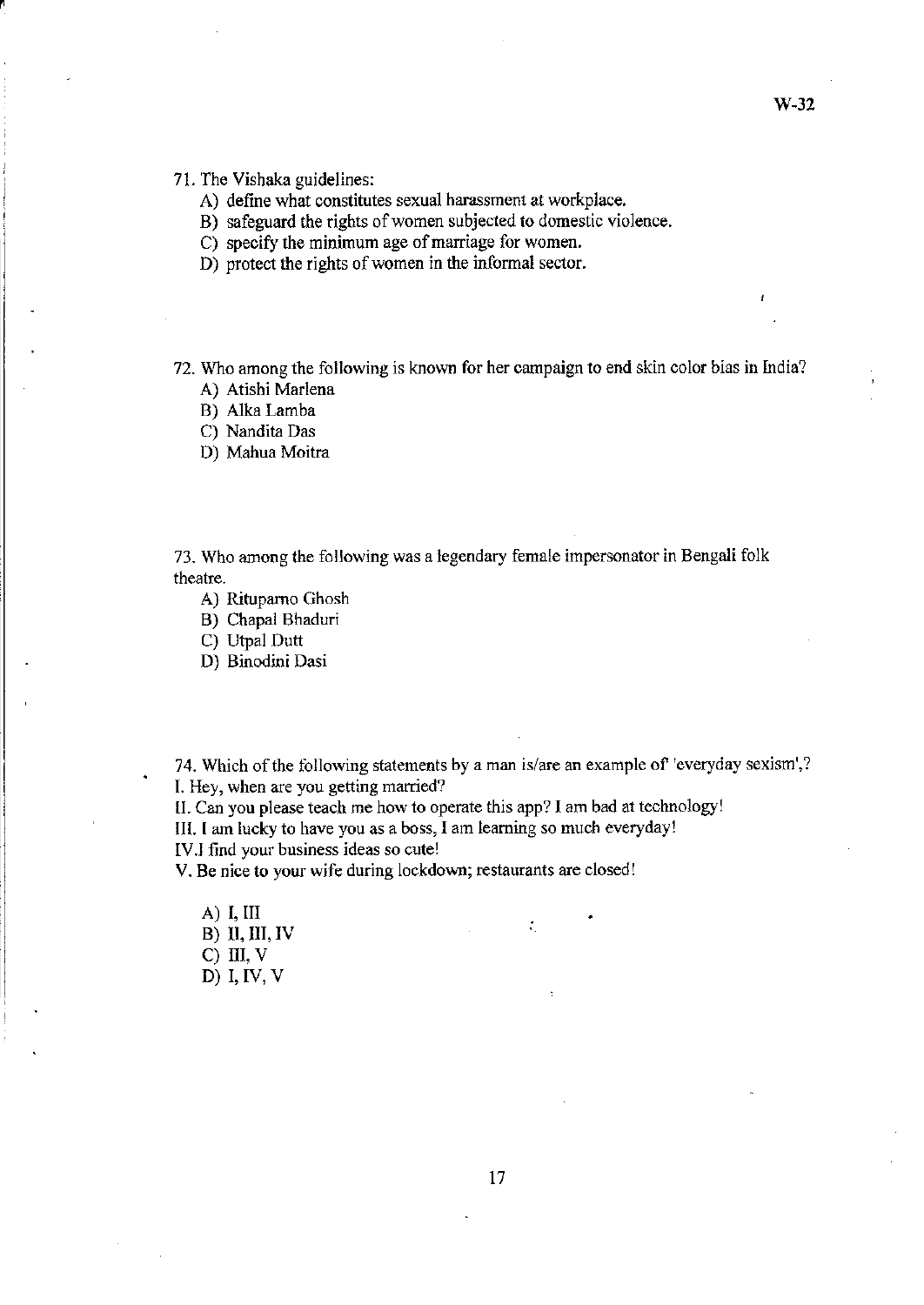- 75. Which of the following describes intersectionality:
	- A) gives predominance to race identity over gender identity
	- B) a theoretical framework to understand how multiple socia-political identities (gender, race, class, sexuality, community, etc.) combine to determine discriminative experience.
	- C) Locates patriarchy as the major cause of women's oppression
	- 0) Proposes global feminist solidarity as the solution of the problems faced by women in the third world.
- 76. Who wrote the essay 'About the Grief of Mahar and Mangs'?
	- A) Irawati Karve
	- B) Kumud Pawde
	- C) Mukta Salve
	- D) Shantabai Kamble
- 77. The Chipko movement is:
	- A) a pioneering ecological movement and an indigenous ecofeminist protest.
	- B) a part of the Narmada Bachao Andolan.
	- C) a part of the struggle against the establislunent of bauxite mines in Niyamgiri, Odisha.
	- D) was led by prominent middle class activists from the women's movement in India .
- 78. Which of the following is linked to the concept of 'missing women'?
	- A) The large-scale migration of women to foreign countries for professional advancement
	- B) The absence of women in high level positions in corporate organisations.
	- C) A shortfall in the number of women in a region, caused by sex-selective abortions, female infanticide and inadequate nutrition and healthcare.
	- D) The invisibility of women in the history of science.

79. The only woman to win the prestigious Fields medal' in Mathematics is:

- A) Maryam Mirzakhani
- B) Ada Lovelace
- C) Shakuntala Devi
- D) Rohini Godbole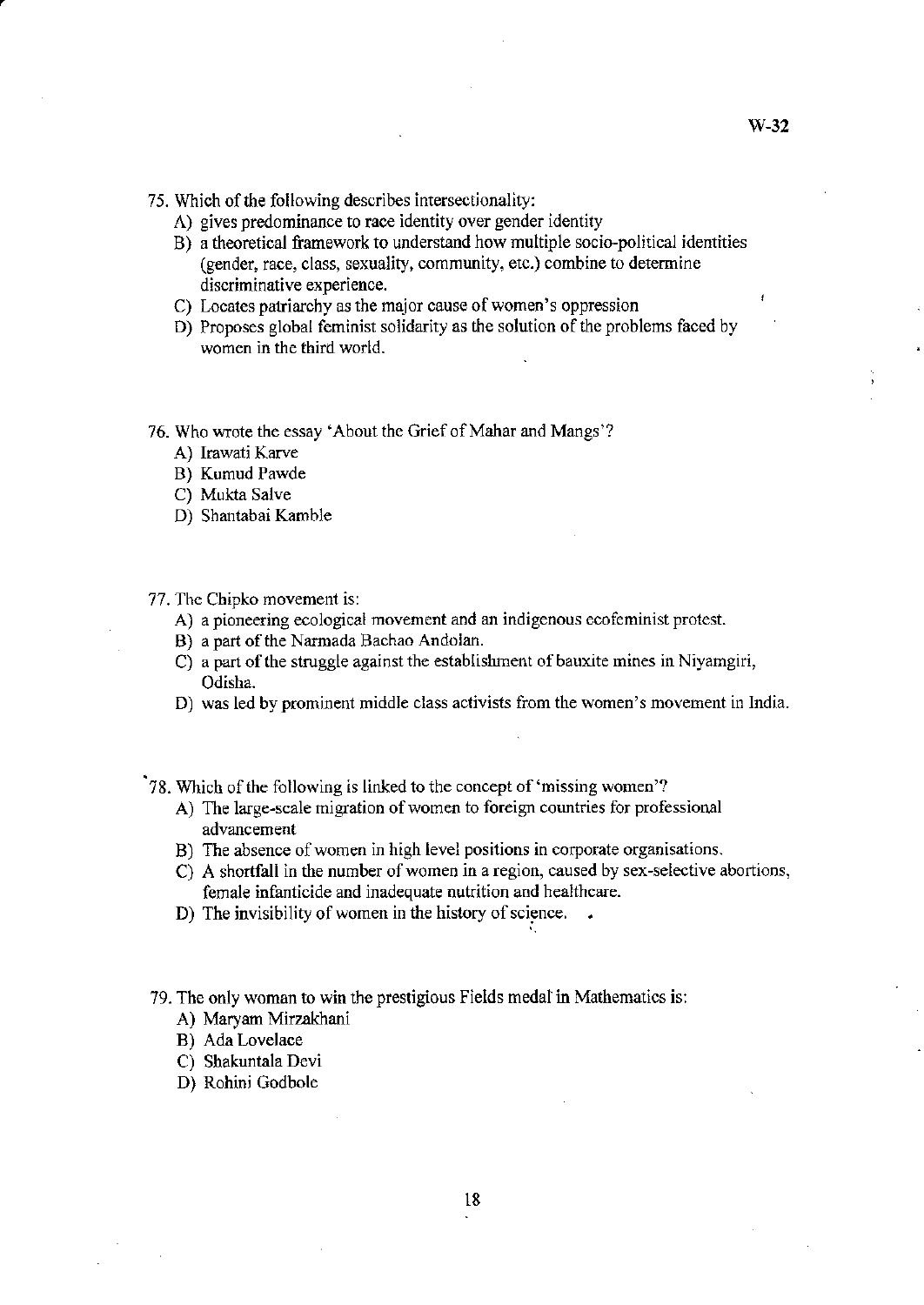80. Who was the only Muslim woman to be a part of the Constituent Assembly in undivided India

- A) Kaifi Azmi
- B) Ismat Chugtai
- C) Begum Qudsia Aizaz RasuI
- D) Aruna Asaf Ali

81. Which of the following statements is incorrect with respect to STEM (Science, Technology, Engineering and Mathematics)?

- A) Most women are unwilling to commit the long hours demanded by scientific research.
- B) STEM fields are often viewed as masculine, and teachers and parents often underestimate girls' math abilities, starting from pre-school.
- C) The contribution of women in STEM fields remains largely invisible in the history of science.
- D) Black and Dalit women are under-represented in the domains of STEM.

82. Which of the following is true with respect to the Saksham Report released by University Grants Commission in 2013;

- A) Recommends the increased securitization of University campuses.
- B) Emphasizes the acute need for CCTV cameras.
- C) Examines the safety of students (women and men) and employees from the perspective of guaranteeing their autonomy, privacy and bodily integrity.
- D) Recommends that University authorities enforce curfew hours for women's hostels.

83. Who among the following is a pioneering disability and gender rights activist in India?

- A) Samita Sen
- B) Anita Ghai
- C) Bina Agarwal
- D) KaIki Koechlin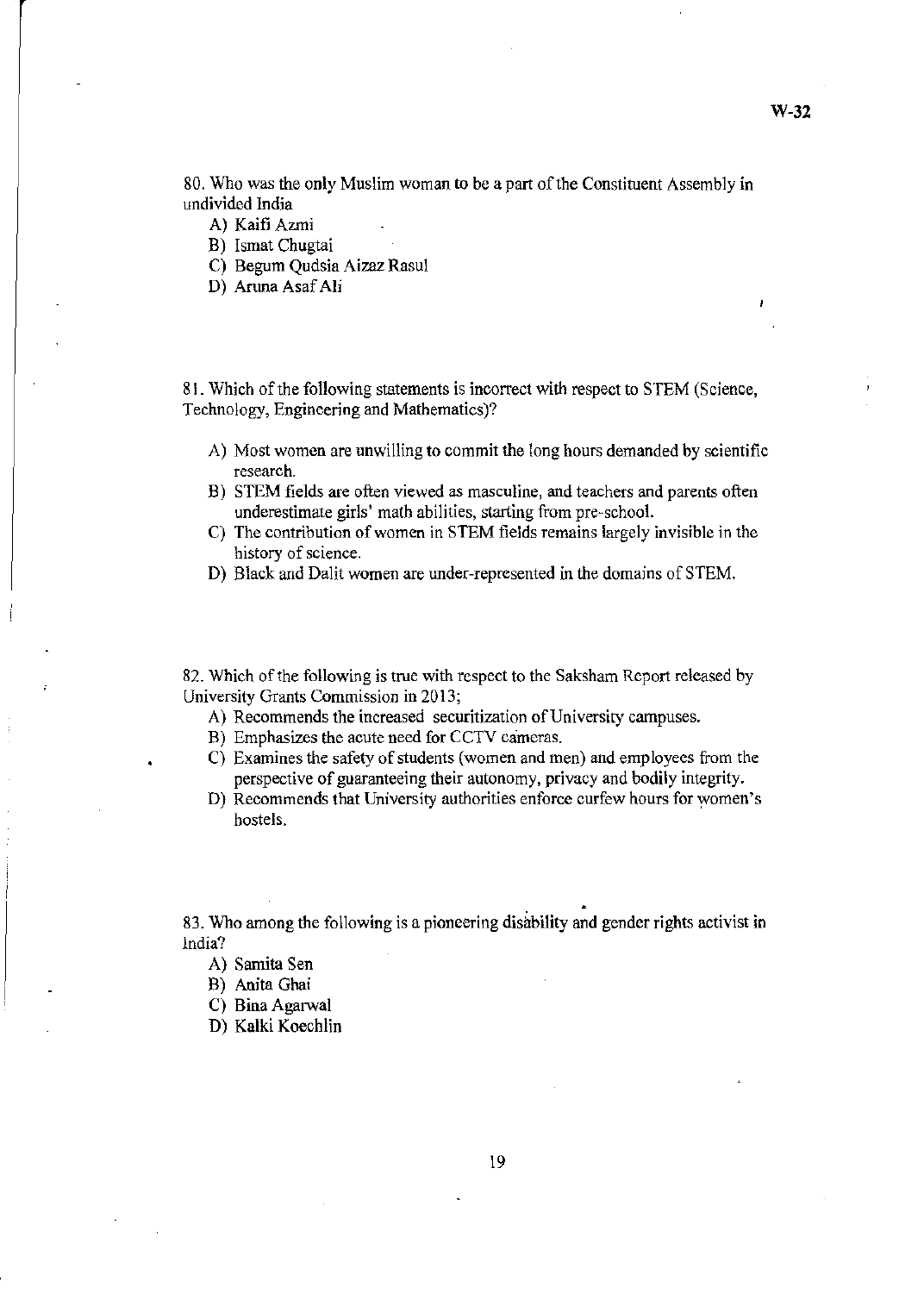84. Why have women's groups opposed injectable contraceptives like Net-En and Depo-Provera in India?

- A) It may have severe side effects like menstrual disorders, migraine headaches, and general weakness, among others.
- B) India is not equipped to monitor its potential health hazards over a long period
- C) Poor women who access government family planning programmes may be offered injectables without proper infonnation or accountability.
- D) All of the above.

85. In India, women got the right to vote in

A) 1935, at the same time as men

B) 1930, five years before men

C) 1947, with the coming of independence

D) 1949, when the Constitution was adopted

86. Which wave of feminism focused more on women's suffrage movement?

- A) First wave
- B) Second wave
- C) Third wave
- D) Fourth wave

87. Which if the following pairs are correctly matched?

I) Judith Butler-- a)Subaltem Studies

II) Gayatri Spivak -- b) Radical Feminism

1II) Janice Raymond **--** c) Post-Structuralism

IV) Betty Friedan -- d) Liberal Feminist

V) Vandana Shiva -- e) Ecofeminism

A) I-a, II-b, IV-d B) I-a, III-C, IV-d

C) III-c,IV-d

D) IV-d, V-e

 $\blacksquare$ 

 $\mathcal{L}^{\text{max}}$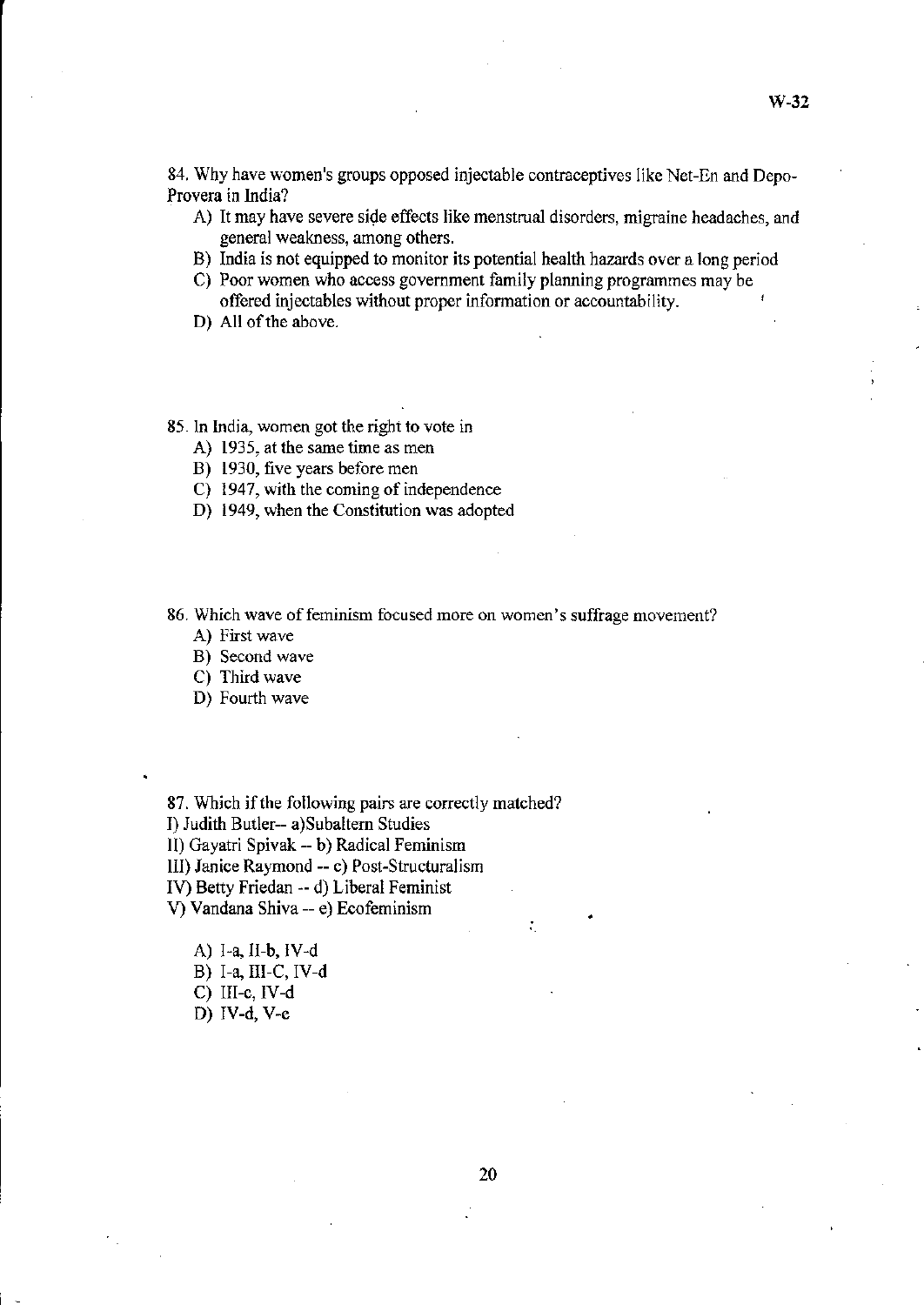88. According to Census of India 2011 data, which is the following states has the highest female literacy rate in India?

- A) Goa
- B) Chandigarh
- C) Kerala
- D) Maharashtra

89. Gender Equity means:

- A) Allocation of different jobs or types of work to men and women usually by tradition and custom.
- B) a process to achieve gender equality that focuses on fairness and justice.
- C) Activities carried out by men and women in order to produce goods and services either for sale, exchange or to meet the subsistence needs.
- D) to apply an age, gender, and diversity (AGD) approach to all aspects of work.

90. Which of the programmes are related to maternal health care in India?

- I. Janani Sahayogi Yojana
- II. Chiranjeevi Yojana
- III. Sukanya Samridhhi Yojana
- IV. Beti Bachao Beti Padhao
- A) I & III
- B) I, II & III
- C) I & II
- D) IV

91. Who among the following played an important role in forming the SEWA Cooperative in Ahmedabad? :. <sup>~</sup>

- A) Indira Jaisingh
- B) Flavia Agnes
- C) Ela Bhatt
- D) Kumkum Sangari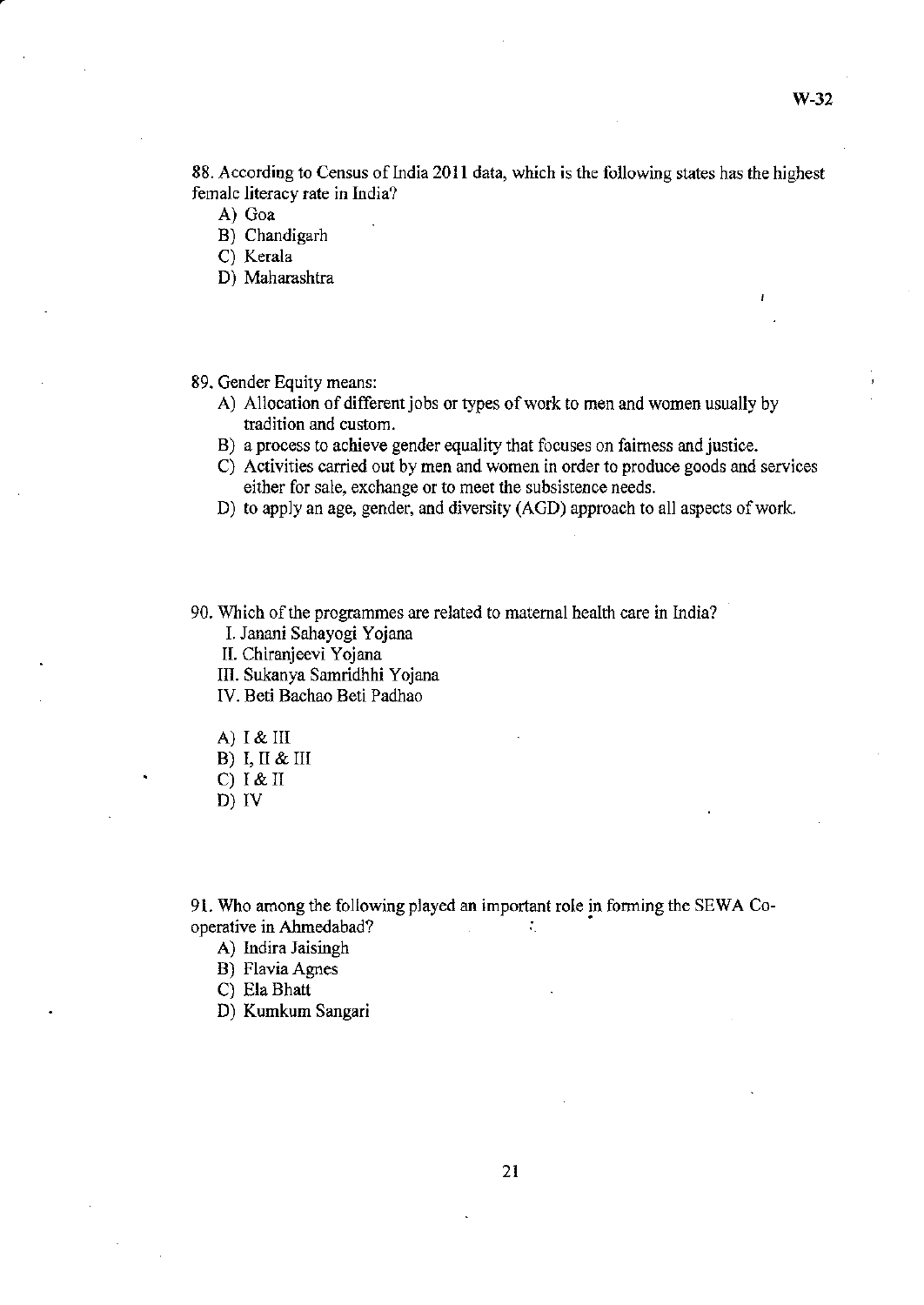92. Families following a kinship system in which ancestral descent is traced through maternal lines is called:

A) Patrilineal

- B) Matrilineal
- C) Ambilineal
- D) Bilineal

93. The system in which men move into the wife's house after marriage is called;

- A) Neolocal
- B) Patrilocal
- C) Matrilocal
- D) Bilocal

94. 'Seeing like a Feminist' is a book written by:

- A) Maitrayee Chaudhuri
- B) Nivedita Menon
- C) Kumkum Sangari
- D) Veena Mazumdar

"95. Which of the following have been correctly matched:

I.) Patriarchy--a) A person's capacity to set goals and act on them.

II.) Transgender--b) A social system in which men hold greater power, leadership role,

privilege, moral authority and access to resources and land, including in the family.

III.) Agency  $-c$ ) Refers to those who do not identify with the sex category assigned to them at birth

IV) Homophobia--d) Negative emotions (such *as,* fear hatred, discomfort) towards people who are sexually attracted to members of the same sex

V) Gender stereotype--e) Ascribing certain characteristics and roles to people based on dominant social norms of gender.

- A) I, II and IV
- B) I and II
- C) IV & V
- D) III and V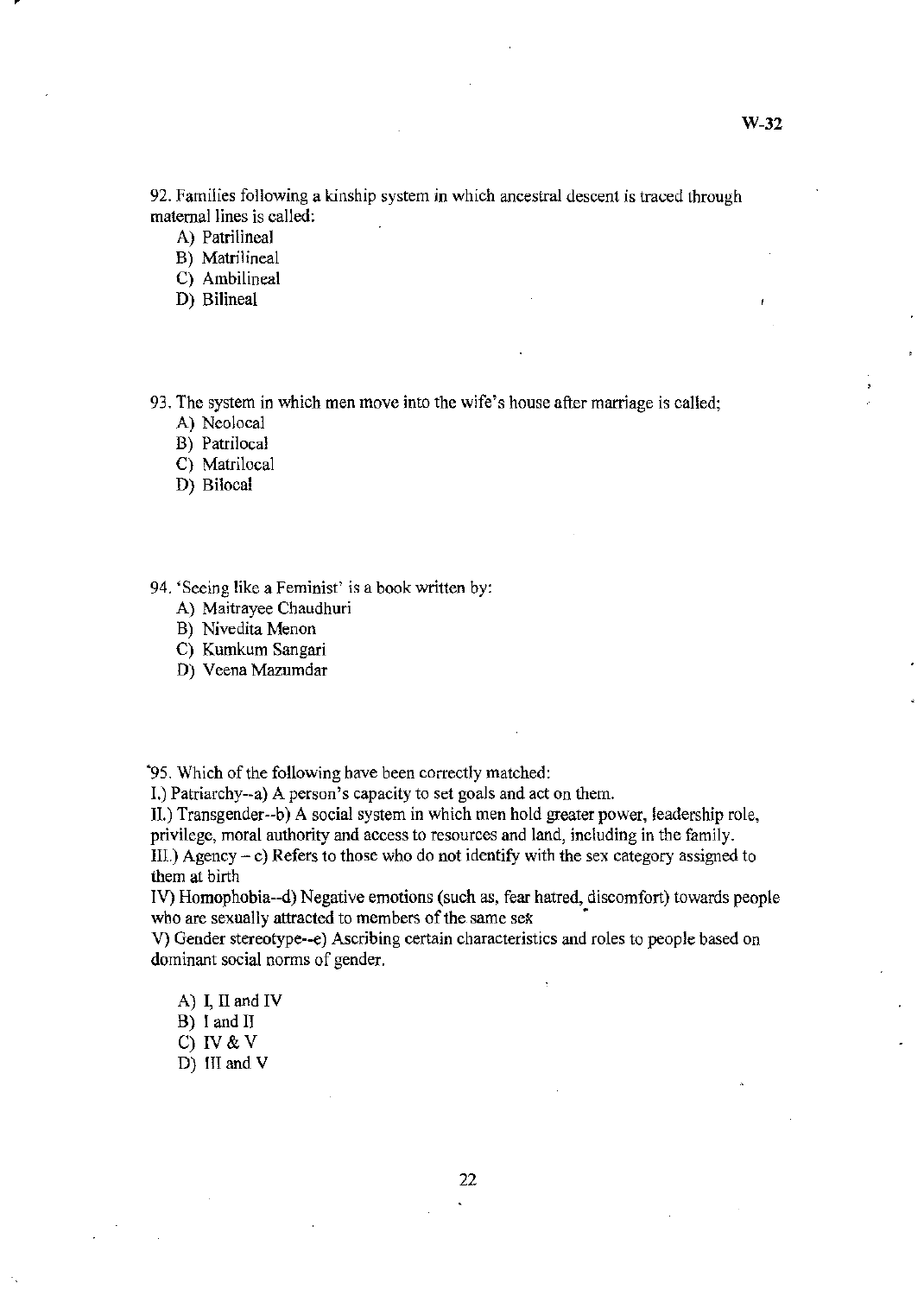**96. Why was there a high incidence** of womb **removal among women agricultural**  labourers in Beed District of Maharashtra in 2019?

- **A) Women in Seed District** of Maharashtra **were offered monetary incentive to undergo hysterectomy.**
- **B) Cane-cutting contractors were unwilling to hire women who menstruate, so hysterectomies had become their forced choice.**
- **C) Women in Beed District believed that the surgery would relieve them from gynaecological problems.**
- **D) Women in Beed District were instilled with the fear** of health **problems to persuade them into having their uterus removed.**

**97. Assertion (A): The challenges** of women **entrepreneurs are higher than men entrepreneurs.** 

**Reason (R): Women are restricted due to social norms and family responsibilities.** 

A) Both (A) and (R) are correct

B) Both (A) and (R) are false.

- C) (A) is correct (R) is false.
- D) Both (A) and (R) are correct and (R) is the correct explanation for (A).

**98. Match the major schools ofthought with their respective ideologies: List - I** 

A. Inclusion of domestic labour in productive labour

**B. Capitalist patriarchy** 

**C. Critique of man-made language** 

**D. Liberation from domesticity** 

 $List - II$ 

**I. Modern Marxism** 

**II. Radical feminism** 

**III. Socialist feminism** 

**IV. Modern liberal feminism** 

A) A-IV, B-Ill, C-lI, D-I B) A-III, B-1, C-lI, D-IV

C) A-I, B-III, C-IV, D-ll

D) A-II, B-IIl, C-I, D-II

•